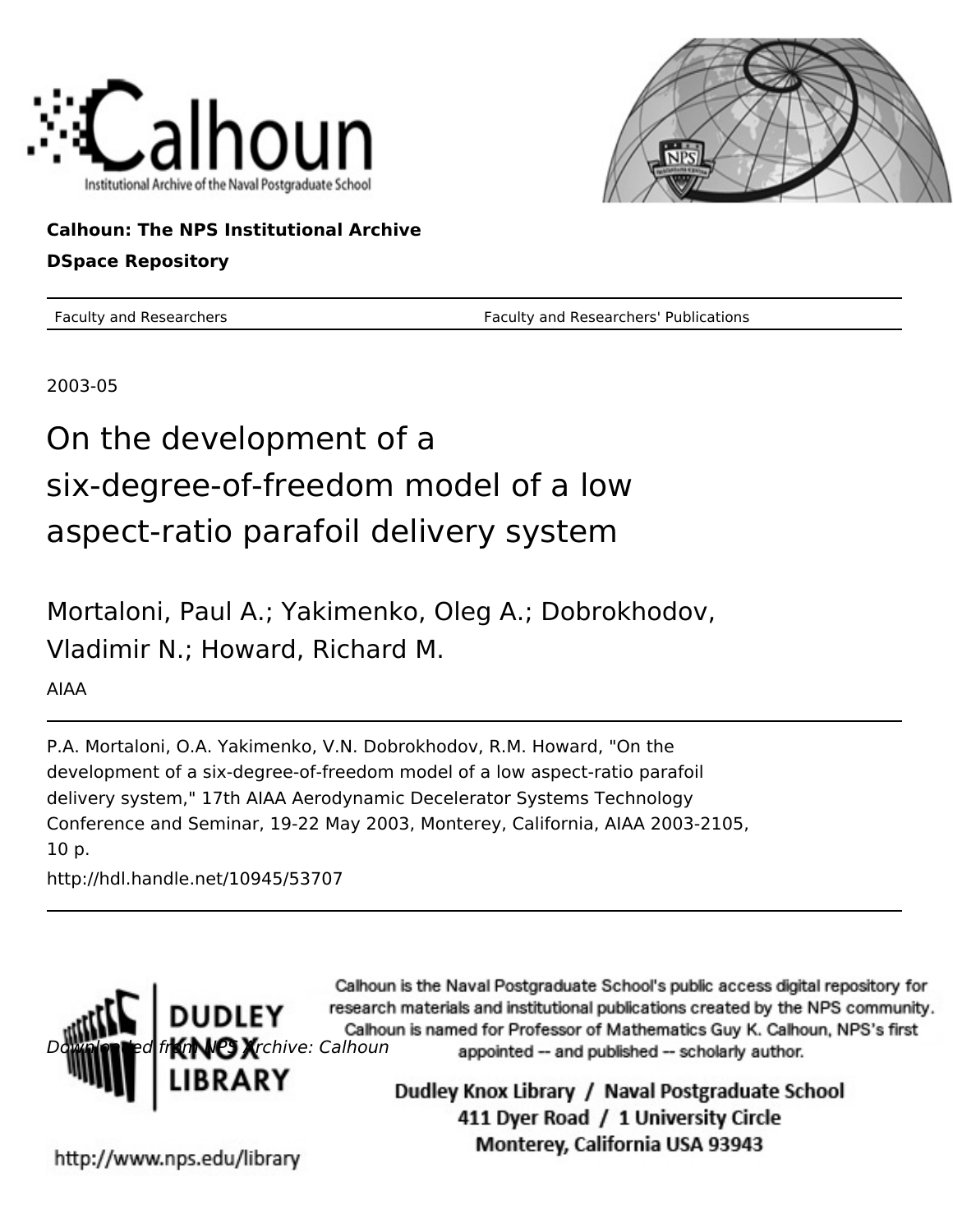### **AIAA-2003-2105**

## **ON THE DEVELOPMENT OF A SIX-DEGREE-OF-FREEDOM MODEL OF A LOW-ASPECT-RATIO PARAFOIL DELIVERY SYSTEM**

**Paul A. Mortaloni**, <sup>ℜ</sup> **Oleg A. Yakimenko**, <sup>ℵ</sup> **Vladimir N. Dobrokhodov**, \* **Richard M. Howard**<sup>ℑ</sup> *Naval Postgraduate School, Department of Aeronautics and Astronautics, Monterey, CA 93943* 

The future of the Army's air delivery mission includes the following major topics: the use of precision-guided autonomous airdrop methods to resupply troops in the field. High-glide systems, ram-air parafoil-based, allow for a safe standoff delivery as well as wind penetration. This paper addresses the development of a six-degree-offreedom model of a low-aspect ratio controllable parafoil-based delivery system. The model is equally suitable for modeling and simulation and for the design of guidance, navigation and control (GNC) algorithms. This gliding parafoil model was developed in the MATLAB/Simulink® environment. Apparent mass and inertia effects are included in the model. Initial test cases have been run to check model fidelity.

#### **Introduction**

The tempo of the battlefield in today's Army is extremely fast-paced. The Desert Storm war demonstrated the rapid pace at which a land battle can be executed. The Army's transformation initiatives are geared towards increasing the ability of the Army to respond rapidly and improve the agility and mobility of its forces. A key part of this transformation is the ability to get materiel where it needs to be, when it needs to be there. In addition, the US Air Force desires to improve the survivability of its air delivery aircraft by increasing the ability to drop payloads from higher altitudes than currently dropped from and further from the drop zones. Therefore, the services require the ability to deliver payloads from high altitude, with large standoff to achieve precision accuracies from the desired impact point.

This paper is declared a work of the U.S. Government and is not subject to copyright protection in the United States. The paper is organized as follows. The background

<sup>ℵ</sup>Research Associate Professor, Associate Fellow AIAA. \* National Research Council Research Associate; Member AIAA.

<sup>ℑ</sup>Associate Professor; Senior Member AIAA.

Abstract Numerous papers in the area of parafoil system design have been published over the past 50 years. They cover

- Advanced computational methods for the 3D flow simulation around the parafoil canopy; $1-3$
- $\blacksquare$  Wind-tunnel experiments;<sup>4-7</sup>
- Real drop experiments.<sup>8-18</sup>

Although each of these papers topics addresses the problem differently, they all share an important feature - verification of corresponding mathematical models using real drop data.

Despite the 50-year research effort, the aerodynamics of a flexible body such as a parafoil canopy still contains some unknowns and uncertainties. For instance, because of the flexible nature of a parafoil's canopy, even aerodynamic experiments in wind tunnels<sup>4</sup> may provide variable data for both longitudinal and lateral channels, not explicitly applicable for the modeling.

Analysis of previous work<sup>11-13,15,19-22</sup> that addresses model verification leads to the conclusion that major differences between them lie in the way authors account for the influence of numerous interrelated parameters on the motion of entire system. This paper does not intend to discuss various numerical techniques of parameter identification  $(PID)$ ,<sup>23</sup> but briefly mentions the physical issues (multicriteria essence) behind the identification process. This paper employs the same methodology authors have already used for the PID of a controllable circular parachute.<sup>24,25</sup> The key feature of this original technique is to separate the influence of different dominant factors (apparent mass terms, aerodynamic coefficients) by employing different portions of the flight test data.

section of the paper reviews existing parafoil models and discusses several modeling issues not completely resolved to date. Formulation of the problem follows next. The paper then proceeds with a development of the mathematical model of a double-skin parafoil. This includes the basic equations of motion in matrix form convenient for further implementation within the

<sup>ℜ</sup>Graduate Student. Currently, Acting Air Delivery Division Chief, Yuma Proving Ground, Yuma, AZ, 85364; Member AIAA.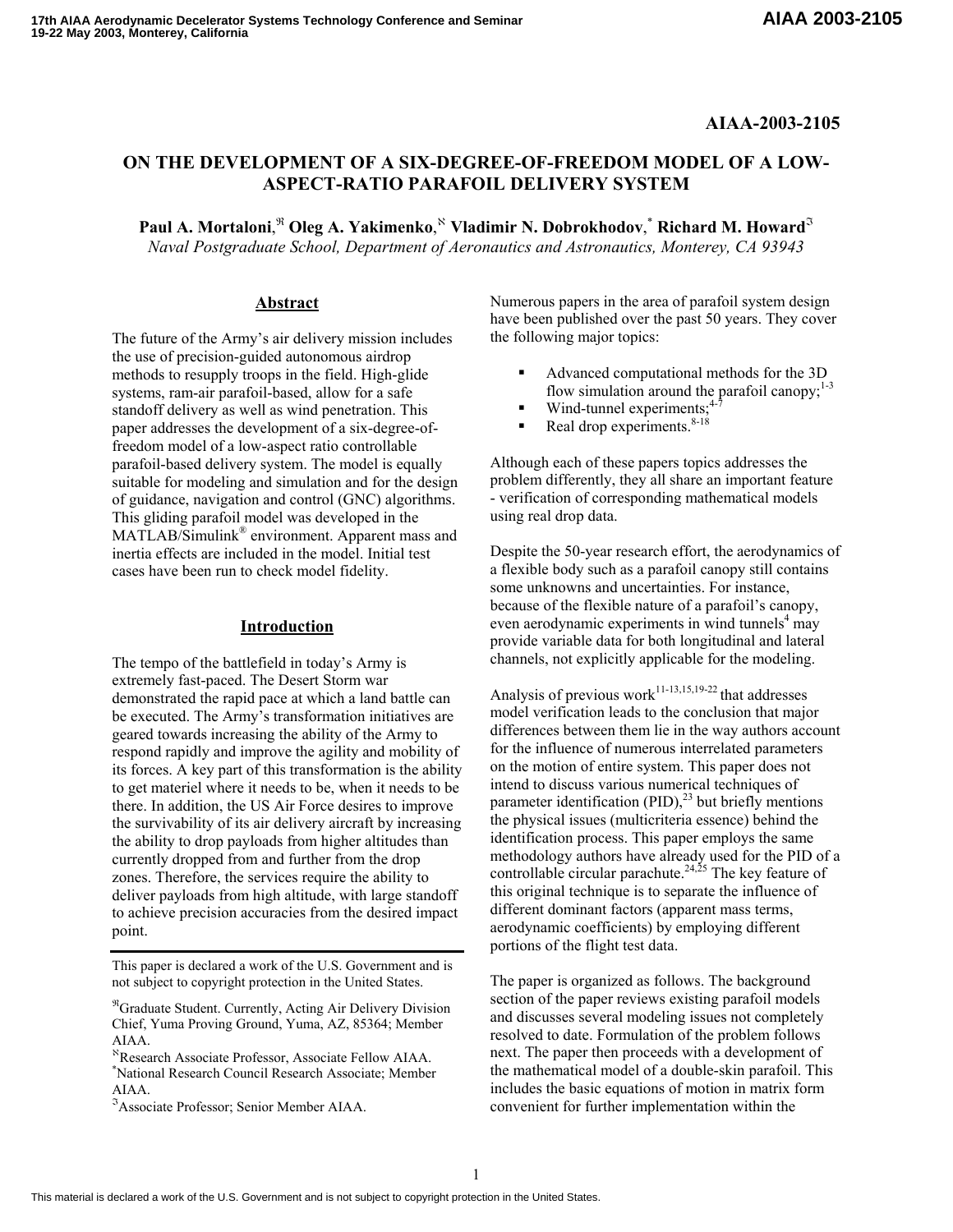Mathworks MATLAB/Simulink environment. The apparent mass model is then presented. The following section provides analysis and computation of the aerodynamic forces and moments. The paper then contains examples of simulations including system response on certain control patterns. Preliminary results of the model's parameters identification based on comparison with the airdrop data available are also introduced. The paper ends with the summary of obtained results.

#### **Configuration of the Descending System**

The autonomously guided Pegasus delivery system is comprised of a ram-air canopy, a GPS-based guidance and control unit, and payload. A photo of the system is shown in Figure 1.



Fig. 1 Pegasus parafoil (from Ref. 26)

The main canopy is an eleven-cell ram-air design. It is made of 1.1-ounce F-111 nylon with cotton reinforcement. The rectangular planform is 575 *sq.ft* with a wingspan of 40  $ft$ . The 2D airfoil shape is a customized proprietary design developed by FXC Corporation. The system payload can be varied from

400 to 600 *lbs* without exceeding the performance range of the ram-air canopy. Under the current test configuration, the payload is a wooden rectangular box, rigged to 500 *lbs*.

The guidance and control unit is suspended between the canopy and the payload. It consists of an airborne computer with embedded control logic, GPS receiver, IMU and compass. Two control actuators provide control inputs to the control lines attached to the left and right trailing edges of the canopy. The control surfaces of the canopy can be deflected symmetrically (up to 18 *inches*) for pitch control and asymmetrically for lateral control.

#### **Parafoil Model**

The model was derived using general equations of fluid dynamics.<sup>21,27</sup>

The final form of the equations of motion of the whole system as a rigid parafoil-payload body<sup>17,18</sup> was written in matrix form

$$
\dot{V}^{*T} = A^{-1} \left\{ \begin{bmatrix} F \\ M \end{bmatrix} - \left( \Sigma + U \right) A V^{*} \right\}
$$
 (1)

where the following vector notation was used

$$
V^* = \begin{bmatrix} V_1 & V_2 & V_3 & \omega_1 & \omega_2 & \omega_3 \end{bmatrix}^T \qquad (2)
$$

$$
\dot{V}^{\star} = \begin{bmatrix} \dot{V}_1 & \dot{V}_2 & \dot{V}_3 & \dot{\omega}_1 & \dot{\omega}_2 & \dot{\omega}_3 \end{bmatrix}
$$
 (3)

$$
\begin{bmatrix} F \\ M \end{bmatrix} = A\dot{V}^{*T} + \Sigma A V^{*} + U A V^{*} \qquad (4)
$$

The matrices *A*, *Σ* and *U* were defined as follows

$$
A = \begin{bmatrix} m + \alpha_{11} & 0 & \alpha_{13} & 0 & \alpha_{15} + m z_s & 0 \\ 0 & m + \alpha_{22} & 0 & \alpha_{24} - m z_s & 0 & \alpha_{26} + m x_s \\ \alpha_{13} & 0 & m + \alpha_{33} & 0 & \alpha_{35} - m x_s & 0 \\ 0 & \alpha_{24} - m z_s & 0 & I_{11} + \alpha_{44} & 0 & I_{13} + \alpha_{46} \\ \alpha_{15} + m z_s & 0 & \alpha_{35} - m x_s & 0 & I_{22} + \alpha_{55} & 0 \\ 0 & \alpha_{26} + m x_s & 0 & I_{13} + \alpha_{46} & 0 & I_{33} + \alpha_{66} \end{bmatrix}
$$
(5)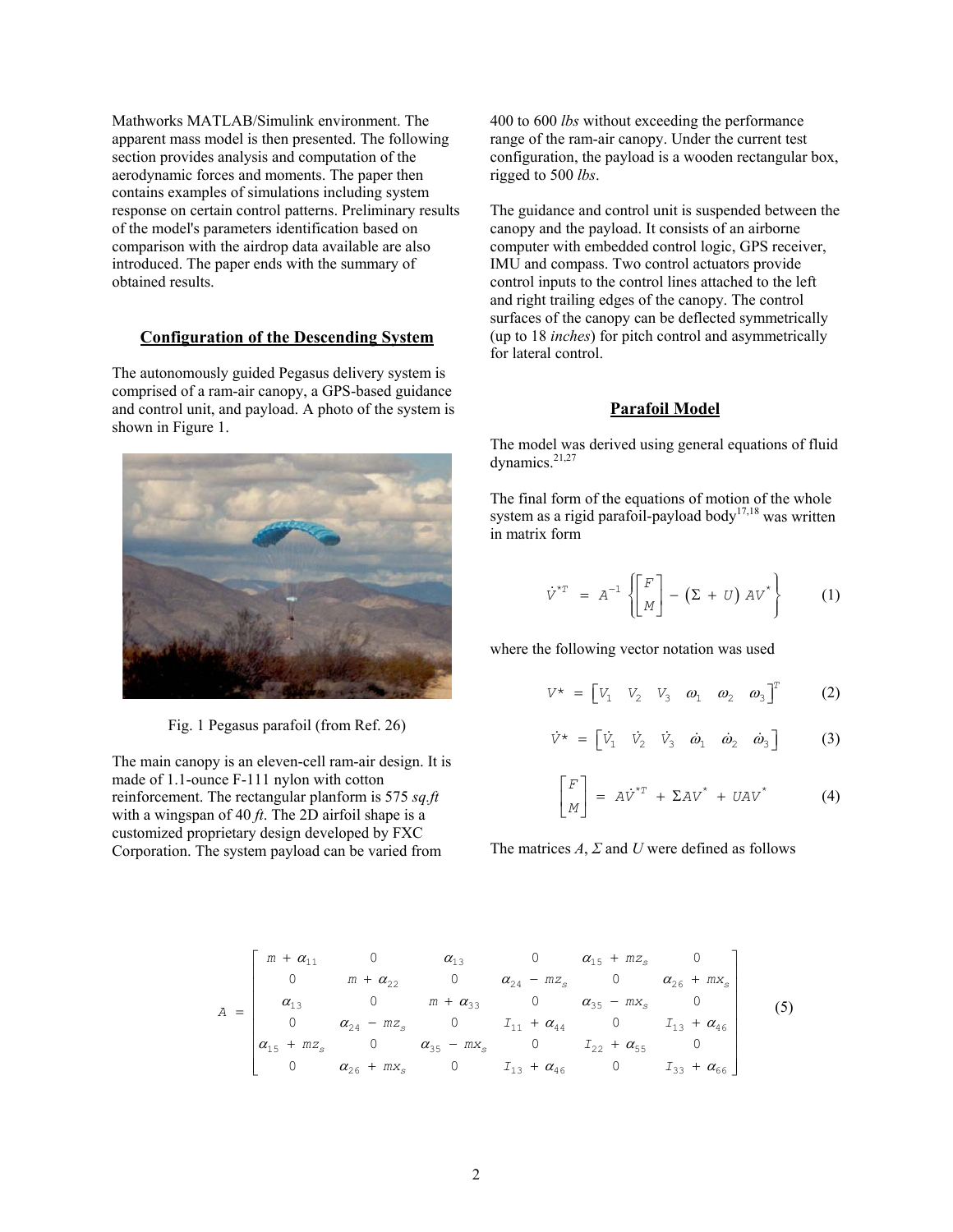$$
\Sigma = \begin{bmatrix}\n0 & -\omega_3 & \omega_2 & 0 & 0 & 0 \\
\omega_3 & 0 & -\omega_1 & 0 & 0 & 0 \\
-\omega_2 & \omega_1 & 0 & 0 & 0 & 0 \\
0 & 0 & 0 & 0 & -\omega_3 & \omega_2 \\
0 & 0 & 0 & \omega_3 & 0 & -\omega_1 \\
0 & 0 & 0 & -\omega_2 & \omega_1 & 0\n\end{bmatrix}
$$
\n(6)  
\n
$$
U = \begin{bmatrix}\n0 & 0 & 0 & 0 & 0 & 0 \\
0 & 0 & 0 & 0 & 0 & 0 \\
0 & 0 & 0 & 0 & 0 & 0 \\
0 & -V_3 & V_2 & 0 & 0 & 0 \\
0 & -V_3 & V_2 & 0 & 0 & 0 \\
V_3 & 0 & -V_1 & 0 & 0 & 0\n\end{bmatrix}
$$
\n(7)

In these equations m is the total mass of the system,  $I_{ii}$  are the moments of inertia,  $\alpha_{ii}$  are the apparent mass and inertia terms,  $V_i$  are the velocity components,  $\omega_i$  - the angular velocities,  $z_s$  and  $x_s$  are the vertical and longitudinal moment arms from particular component from the origin of the bodyfixed coordinate frame.

Implementation was carried out in the Mathworks MATLAB/Simulink environment similarly to how it was done for the circular parachute in a previous study. $20,21$  The general view of the Simulink model is presented in Figure 2.



Fig. 2 Simulink model

#### **Aerodynamics Model**

The only available data on the aerodynamic coefficients was the wind tunnel data from Refs. 4 and 7 and computational fluid dynamics data obtained for the steady state turn in Ref. 28. However it was impossible to implement this data directly. While Refs. 7 and 28 contain the data just for one single point in terms of dependence on the angle of attack, the data in Ref. 4 despite of the richness of different dependences for three aspect ratios is somewhat incomplete and contradictory. Figures 3-7 give an example of the data on some lateral and longitudinal coefficients after some necessary corrections. It is seen, that the data is quite nonlinear, non-consistent and obviously use the different scale for the angle of attack. After thorough analysis of the data it was assumed that a setup for the wind tunnel experiment included about 10º rigging angle so that the angle of attack axis for the longitudinal channel (Figures 6 and 7) should be shifted left by this angle.

Instead of modeling the aerodynamic coefficients along the full range of angles of attack  $([-10\degree, 80\degree])$  it was suggested to replace them with the linear dependences within the operable range of angles of attack ( $[0^{\circ}, 20^{\circ}]$ ) as shown by appropriate formulas on Figures 3-7. Not only this provides a reasonable behavior and gives an acceptable accuracy but it also enables the use simple PID technique where only a few parameters for each dependence have to be optimized.

After careful analysis and preliminary simulation runs the applied aerodynamics model was developed as the database for all major aerodynamic coefficients expressed as functions of several input parameters. The longitudinal and lateral-directional aerodynamic coefficients depend on the angle of attack  $(\alpha)$ , sideslip angle  $(\beta)$ , symmetrical flaps deflection  $(\delta_{\text{f}} = \min (\delta_{\text{left}}, \delta_{\text{right}}) \in [0;1]),$  and

differential flaps deflection ( $\delta_a = \delta_{left} - \delta_{right}$ ) as shown in the following equations.

$$
C_D = 0.14 + (0.25 + 0.2\delta_f) C_L^2 \tag{8}
$$

$$
C_Y = (-0.005 - 0.0001\alpha) \beta + (-0.007 + 0.0012\alpha) \delta_a \qquad (9)
$$

$$
C_L = 0.0375 \left( \alpha + 10^{\circ} \right) + 0.1 \left( 2 \delta_f + \left| \delta_a \right| \right) \tag{10}
$$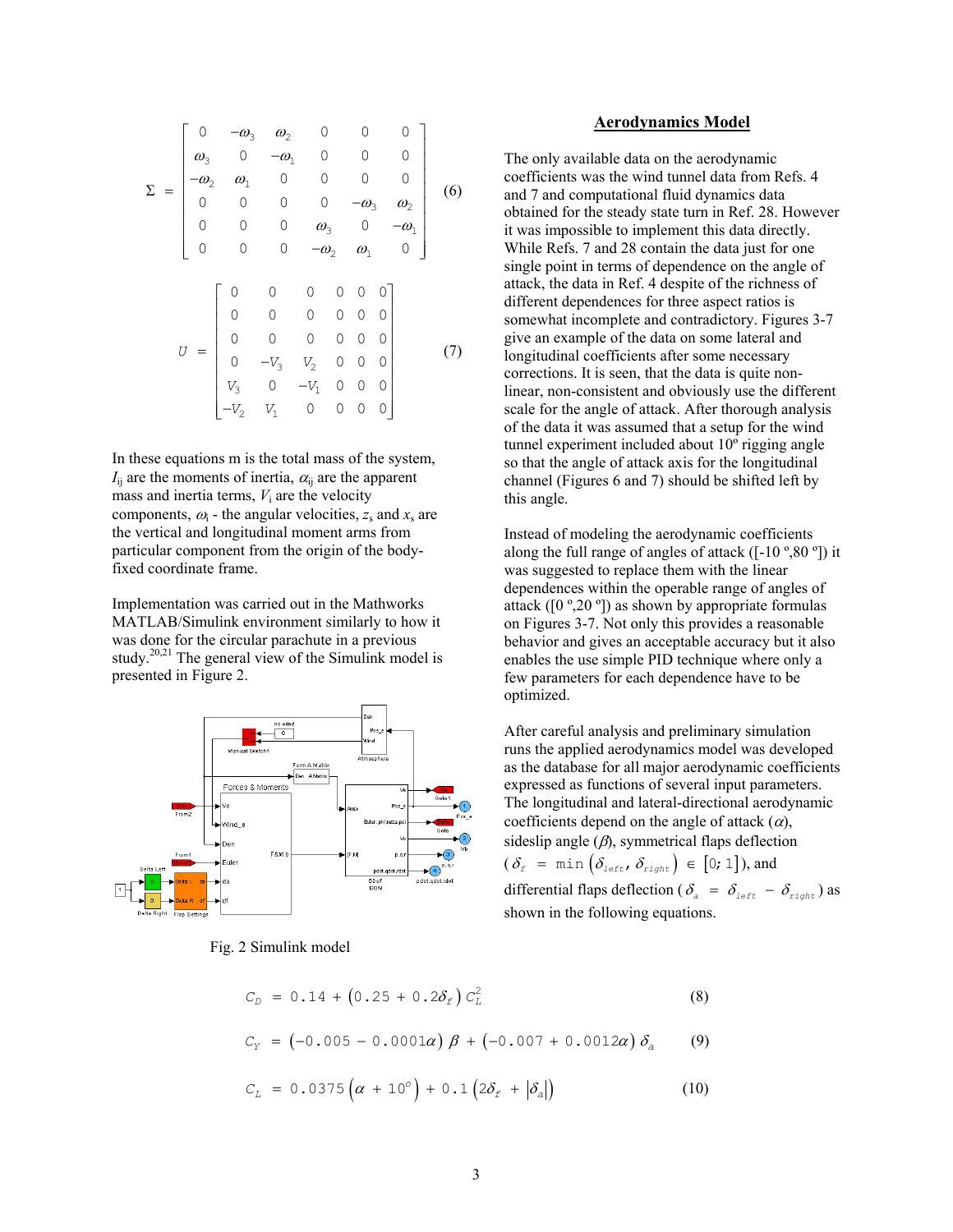$$
C_1 = (0.005 - 0.0018\alpha) \beta - 0.0063\delta_a - \frac{b}{2|V|} (0.15p + 0.0775r)
$$
 (11)

$$
C_m = -0.33 + \frac{dm_1}{m_1 + m_2} \left( \frac{1}{c} + \frac{\rho C_{B_o}}{2W / S} \right) \left( C_D \quad C_L \right) \left( \frac{\cos (\alpha + 8^\circ)}{-\sin (\alpha + 8^\circ)} \right) - 6.39 \frac{\text{qc}}{|\text{v}|} \tag{12}
$$

$$
C_n = (0.007 - 0.0003\alpha) \beta + (0.019 - 0.0008\alpha) \delta_a + \frac{b}{2|V|} (0.023p - 0.0936r) \quad (13)
$$

where  $C_L$ ,  $C_D$ , and  $C_Y$  are the lift, drag and side-force coefficients;  $C_l$ ,  $C_m$ , and  $C_n$  are the rolling moment, pitch moment, and yawing moment coefficients; *p*, *q*, and *r* are the rolling, pitch, and yawing moments; *b*  and *c* are the inflated span and chord; *V* is the total velocity;  $m_1$  and  $m_2$  are the payload and canopy

masses, respectively. The rigging angle of 8º and  $\alpha_{c_{r}} = -10^{\circ}$  were applied.

The derivation of the formula for the coefficient *Cm* was based on the analysis presented in Ref. 19.



Fig. 4 Modeling of the coefficient *Clδ<sup>a</sup>*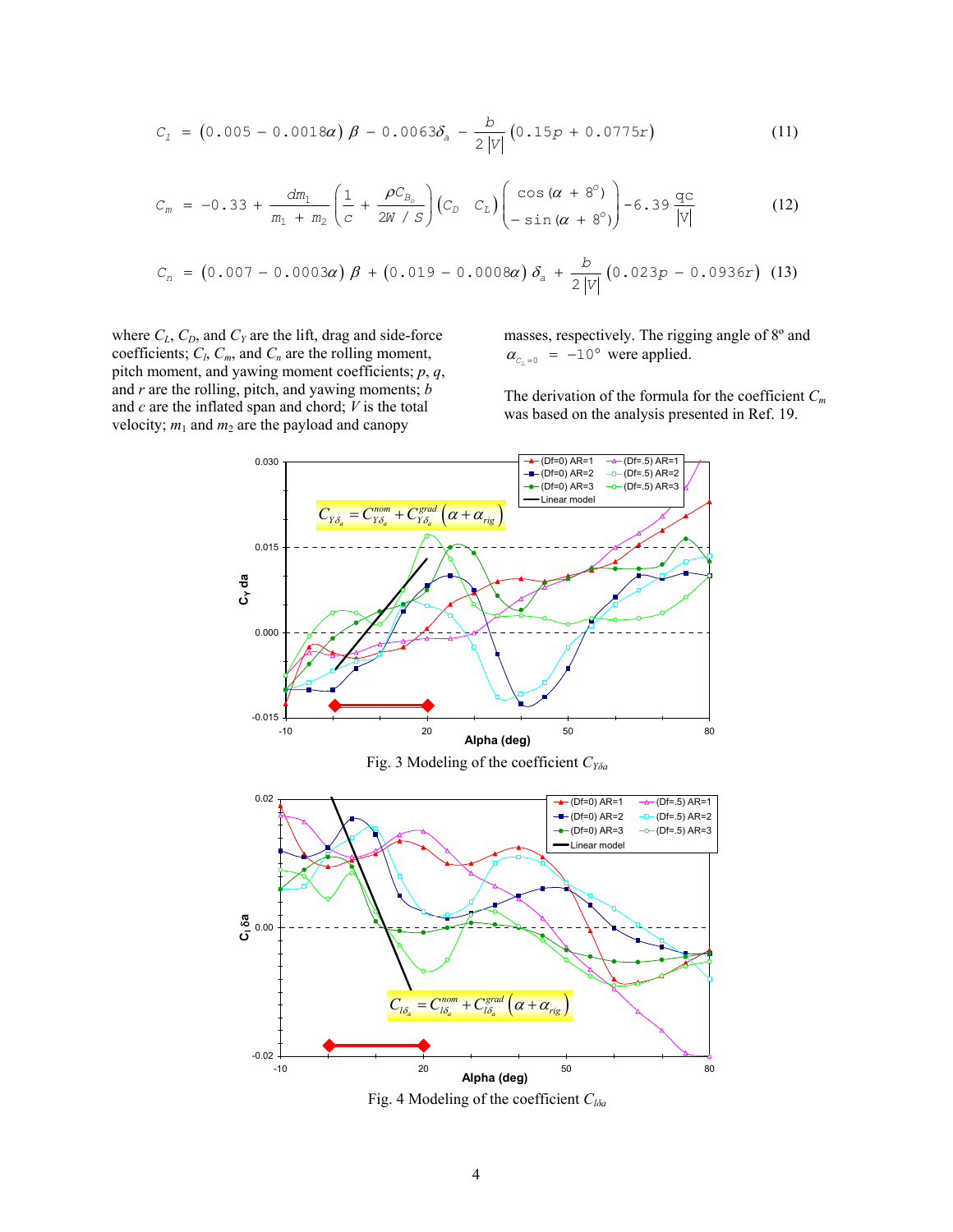

Fig. 7 Modeling of the coefficient  $C_D$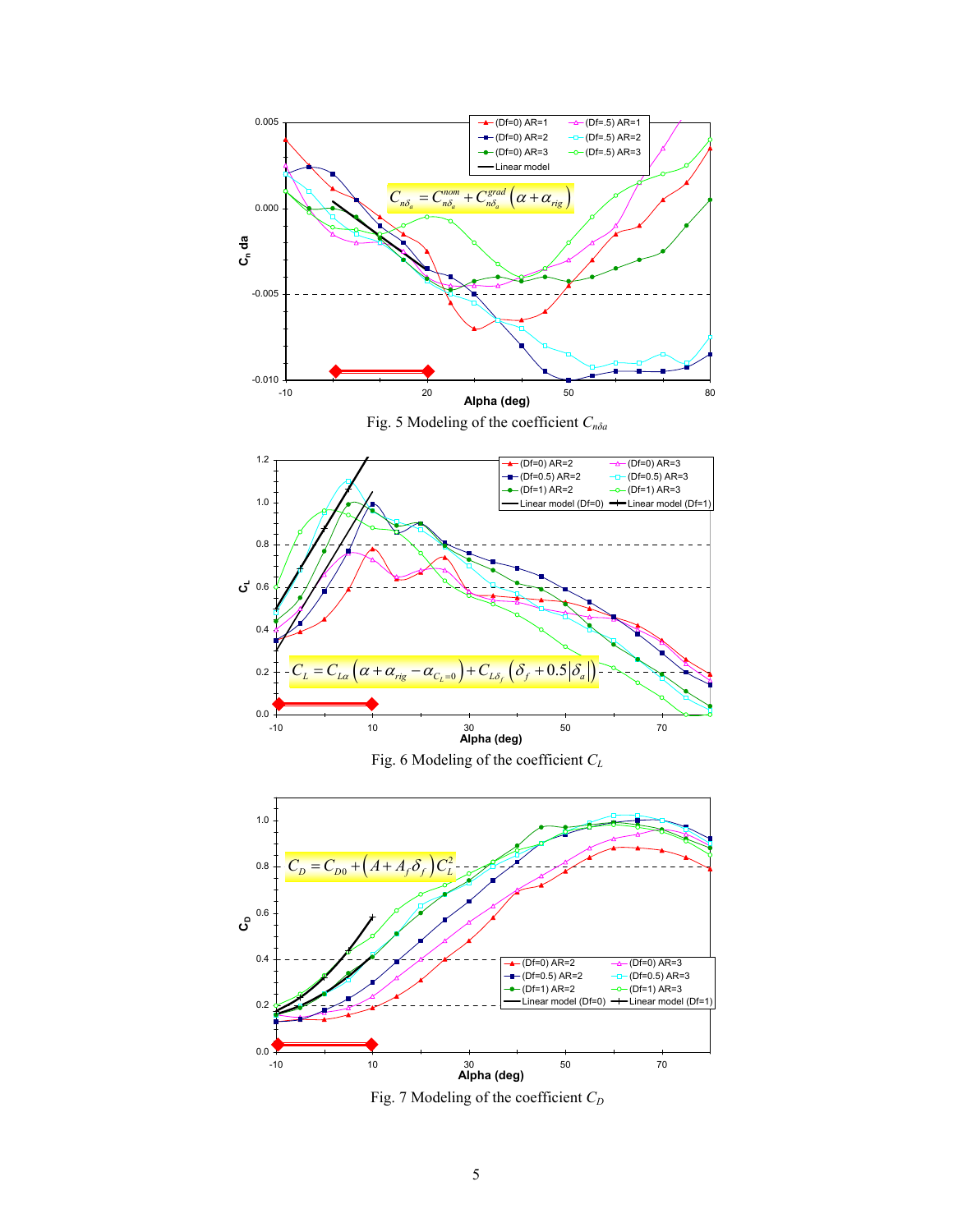#### **Apparent Mass Model**

In general the apparent mass tensor *A* (5) contains 36 elements that maybe unique in a real fluid. For ideal fluid, however, the tensor *A* has a symmetrical form, leaving a maximum of 21 distinct terms. In the case of a body with one plane of symmetry, tensor *A* can be further reduced to 12 unique components. $21,29,30$ 

During descent of a fully deployed symmetric parafoil canopy, its added mass terms are functions of air density and are defined to be the algebraic functions of cylindrical volume and parafoil geometry multiplied by empirical scaling coefficients.<sup>24</sup> Off-diagonal terms in  $(5)$  are introduced as corresponding values of static and inertial moments multiplied by correction coefficients. These unknown so far coefficients, which by the way depend on the state of control surfaces, are left in (5) for the further PID.

#### **Preliminary Simulation Results**

The model response on the control inputs is discussed in this section.

Figure 8 indicates the longitudinal response to a pulse input of  $\delta_{\epsilon} = 0.5$  after the parafoil was trimmed in flight at an altitude of 3000 *m*. With flap deflection, the angle of attack increases, pitch angle increases, and flight-path angle is steeper, as is expected. A short-period type of dynamic response is also noted, which is heavily damped.

Figure 9 indicates the trajectory due to the asymmetric input of an aileron. Figure 10 shows rollrate and yaw-rate responses due to the control input. The steady-state bank angle is about 4 º and the steady yaw rate is 2.8 º*/s*.



Fig. 8 Longitudinal response to flap deflection



Fig. 9 Trajectory due to aileron deflection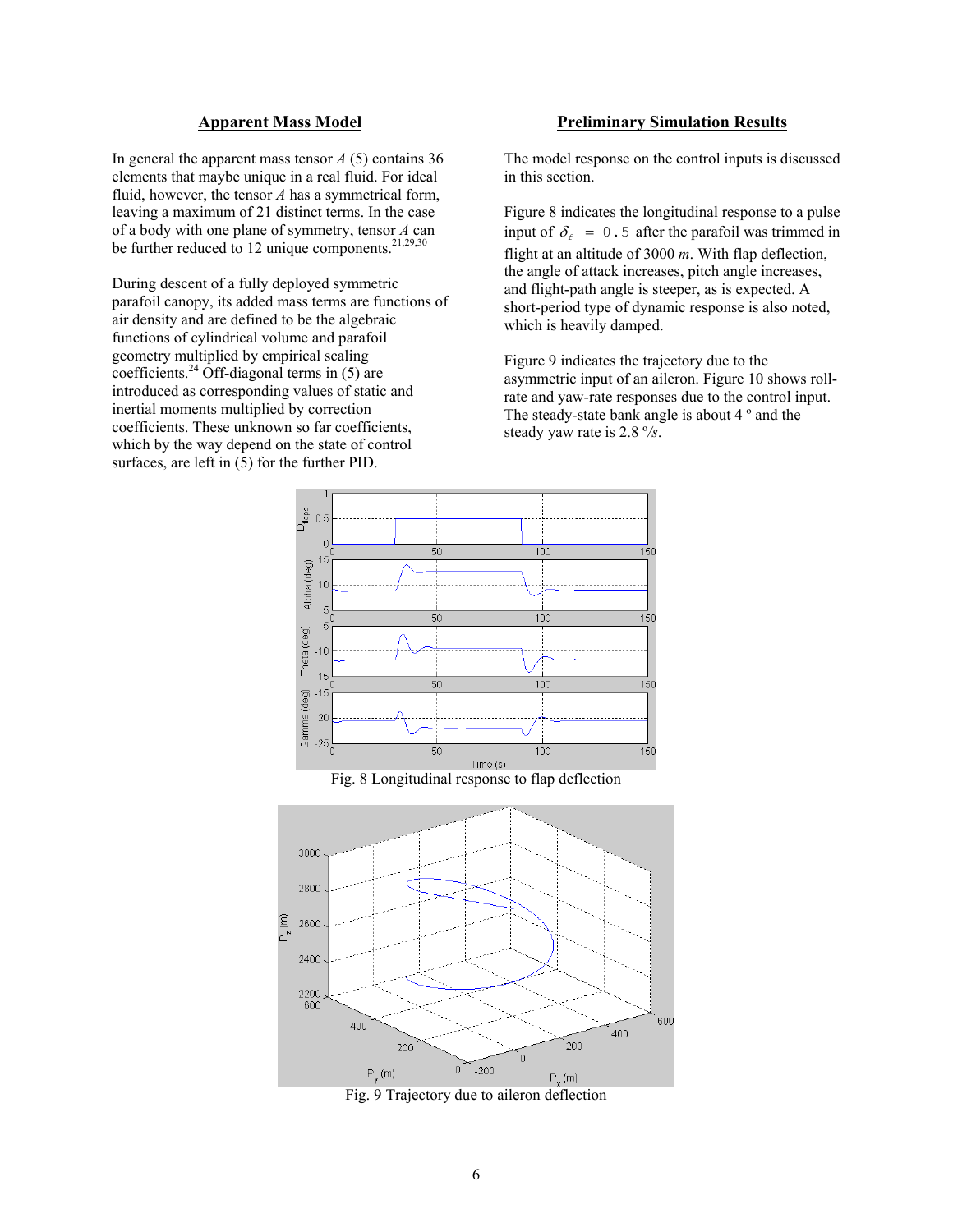

Fig. 10 Roll and yaw rate responses to aileron input

#### **Trajectory Data Source**

The following airborne suite of sensors has been used to obtain the objective information during this study:

- IMU block provided the following data sampled at 100 *Hz*: Roll Rate, Pitch Rate, Yaw Rate, X Acceleration, Y Acceleration, Z Acceleration;
- Compass provided attitude data measured in the body frame and sampled at 4 *Hz*;
- GPS unit provided the following data sampled at 10 *Hz*: Latitude, Longitude, Altitude, Ground

Speed, Track Angle, Velocity East, Velocity North, Velocity Up.

The WindPack dropsonde, dropped at the same time as the descending system, provided the real-time wind profile update with the frequency of 10 *Hz*. A sample of vertical profiles for both parafoil and WindPack dropsonde is shown on Figure 11.

The data collected during the only (so far) flight test was analyzed and used as a truth data for the PID.



Fig. 11 Example of vertical profiles versus time

#### **Parameter Identification Technique**

For the case of the rigid wing one of the wellestablished system ID tools may be used to identify its aerodynamic characteristics. In the parafoil case however this approach is impossible. Moreover, the estimation of the apparent mass terms even for the case of the fixed-geometry parafoil is nonintuitive.<sup>21,28,29</sup> The apparent mass has the following important property: it changes with orientation of the associated motion. Therefore, appropriate choice of

truth data can obviously identify the apparent mass terms that dominate specific motion. A non-standard nonlinear system PID technique including employment of the multicriteria optimization<sup>31</sup> to find reasonable ranges of the optimization parameters and zero-order Hooke-Jeeves method $32$  to actually define the best solutions for optimization parameters was applied to tune the initial aerodynamic dependences and apparent mass terms as well. Although the PID still continues, Figures 12-14 show some preliminary results obtained so far.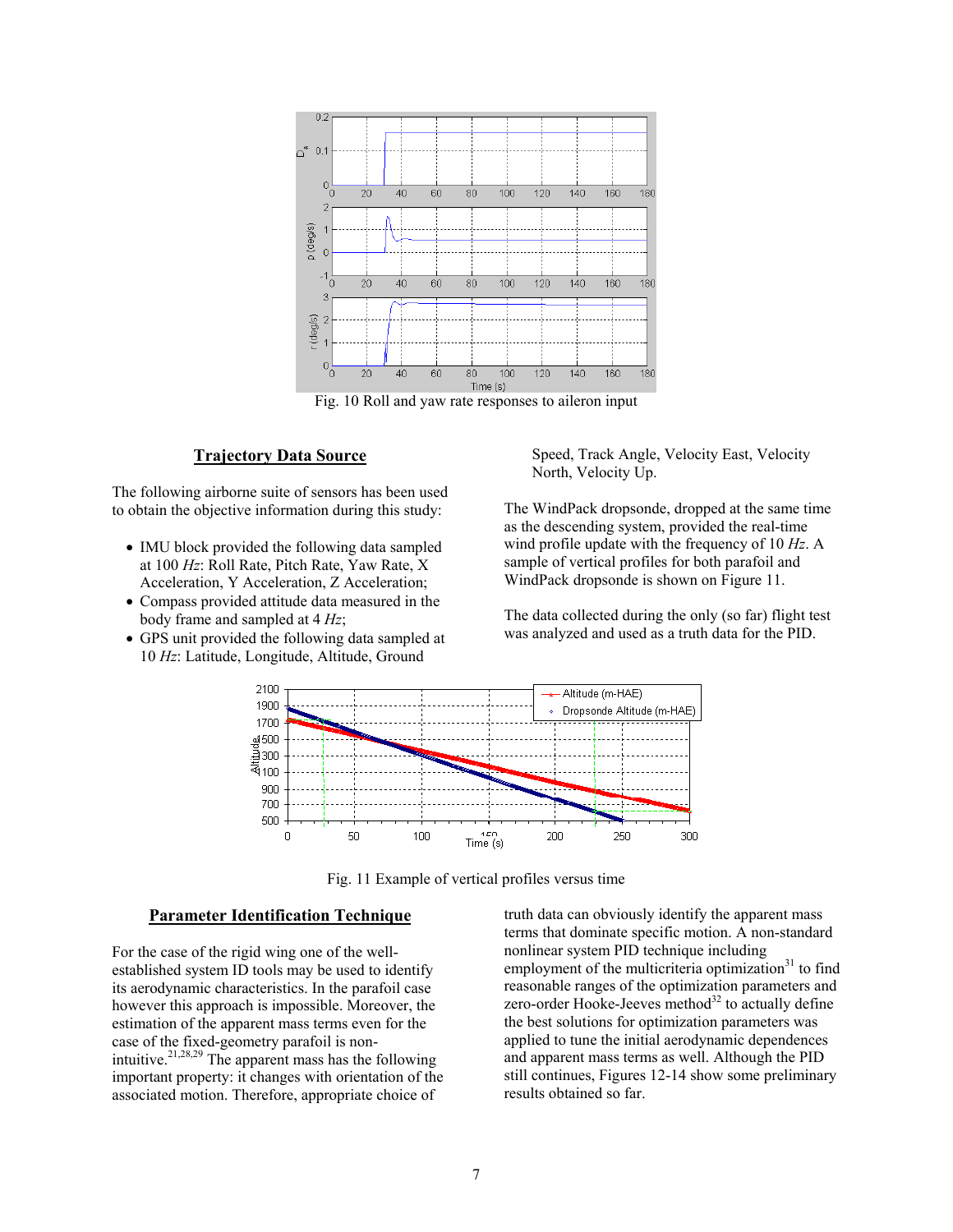

Fig. 12 Comparison of the flight test data with the original (not-tuned) model



Fig. 13 Comparison of the flight test data with the tuned model

While the original model matches the integral behavior of the system in terms of glide ratio (2.5) and vertical velocity (3.7 *m/s*) fairly well some correction was needed to match the turn rate 6 °*/s* demonstrated during the flight tests.

Figure 12 demonstrates the discrepancy of the original model in the lateral channel. Figure 13 shows

how the changing of the only coefficient  $C_{n\delta a}^{nom}$  from 0.019 to 0.032 improves the model. Further improvement involving more coefficients is also possible (Figure 14). However in this case the developed PID technique involves finding and using only Pareto-optimal $31$  solutions, which do not make other criteria (vertical channel matching, eigen frequencies, etc.) worse.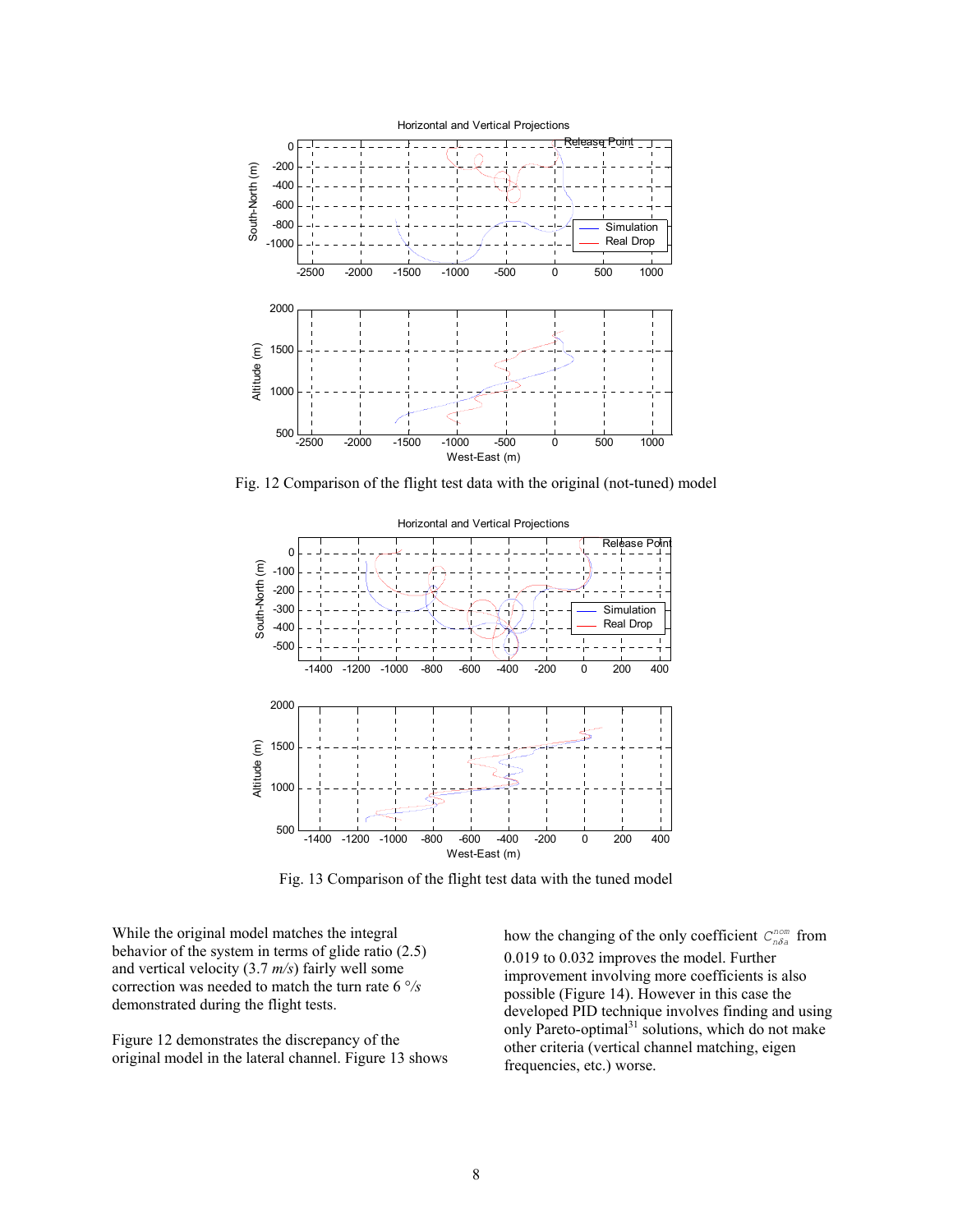

Fig. 14 Example of the further tuning

#### **Conclusions**

The complete 6DoF model of the parafoil system has been developed and realized within the MathWorks MATLAB/Simiulink environment. The model demonstrates an adequate response for the control inputs and matches the result of the flight tests well. A nonlinear system identification technique is currently being applied to tune the model and correct the apparent mass terms. The authors intend to present more PID results upon the completion of the tests.

#### **Acknowledgments**

The work was performed under research grants from the US Army Soldier Systems Center and the US Army Yuma Proving Ground under the technical guidance of Richard Benney and Scott Dellicker, respectively. The authors are grateful for their continued support.

#### **References**

<sup>1</sup>Alaibadi, S.K., Garrard, W.L., Karlo, V., Mittal, T.E., Tezduyar, T.E., and Stein, K.R., "Parallel finite element computations of the dynamics of large ram air parachutes," AIAA-95-1581, Proceedings of 13th AIAA Aerodynamic Decelerator Systems Technology Conference and Seminar, Clearwater, Florida, 1995.

<sup>2</sup>Tezduyar, T., Karlo, V., and Garrad, W. "Advanced Computational Methods for 3D Simulation of Parafoils," AIAA-99-1712, Proceedings of 15th AIAA Aerodynamic Decelerator Systems Technology Conference and Seminar, Toulouse, France, June 10-13, 1999.

3 Chatzikonstantinou, T., "Recent Advances in the Numerical Analysis of Ram Air Wings. The Three Dimensional Simulation Code "PARA3D"," AIAA-93- 1203.

<sup>4</sup>Ware, G. M., and Hassell, J. L., "Wind Tunnel Investigation of Ram-Air-Inflated All-Flexible Wings of Aspect Ratios 1.0 to 3.0", NASA TM SX-1923, December 1969.

5 Nicolaides, J. D., "Parafoil Wind Tunnel Tests", AFFDL-TR-70-146, Notre Dame University, June 1971.

6 Matos, C., Mahalingam, R.G., Ottinger, G., Klapper, J., Funk, R., and Komerath, N.M., "Wind tunnel measurements of Parafoil Geometry and Aerodynamics," AIAA-98-0606, Proceedings of  $36<sup>th</sup>$  Aerospace Science Meeting and Exhibition, Reno, NV, January 12-15, 1998.

<sup>7</sup>Entchev R.O., and Rubenstein, D., "Modeling Small Parafoil Dynamics," Final Report #16.622, 2001 (http://web.mit.edu/rrodin/www/projects/parafoil/#tth\_sEc A).

8 Komerath, N.M., Funk, R., Mahalingam, R.G., and Matos, C., "Low Speed Aerodynamis of the X-38 CRV: Summary of Research NAG9-927, 5/97-4/98," GITAER-EAG-98-03, June 1998.

<sup>9</sup>Goodrick, T.F., "Comparison of Simulation and Experimental Data for a Gliding Parachute in Dynamic Flight," AIAA-81-1924, Proceedings of 7th AIAA Aerodynamic Decelerator and Balloon Technology Conference, San Diego, CA, October 21-23, 1981.

<sup>10</sup>Stein, J., Machin, R., and Muratore, J., "An Overview of the X-38 Prototype Crew Return Vehicle Development and